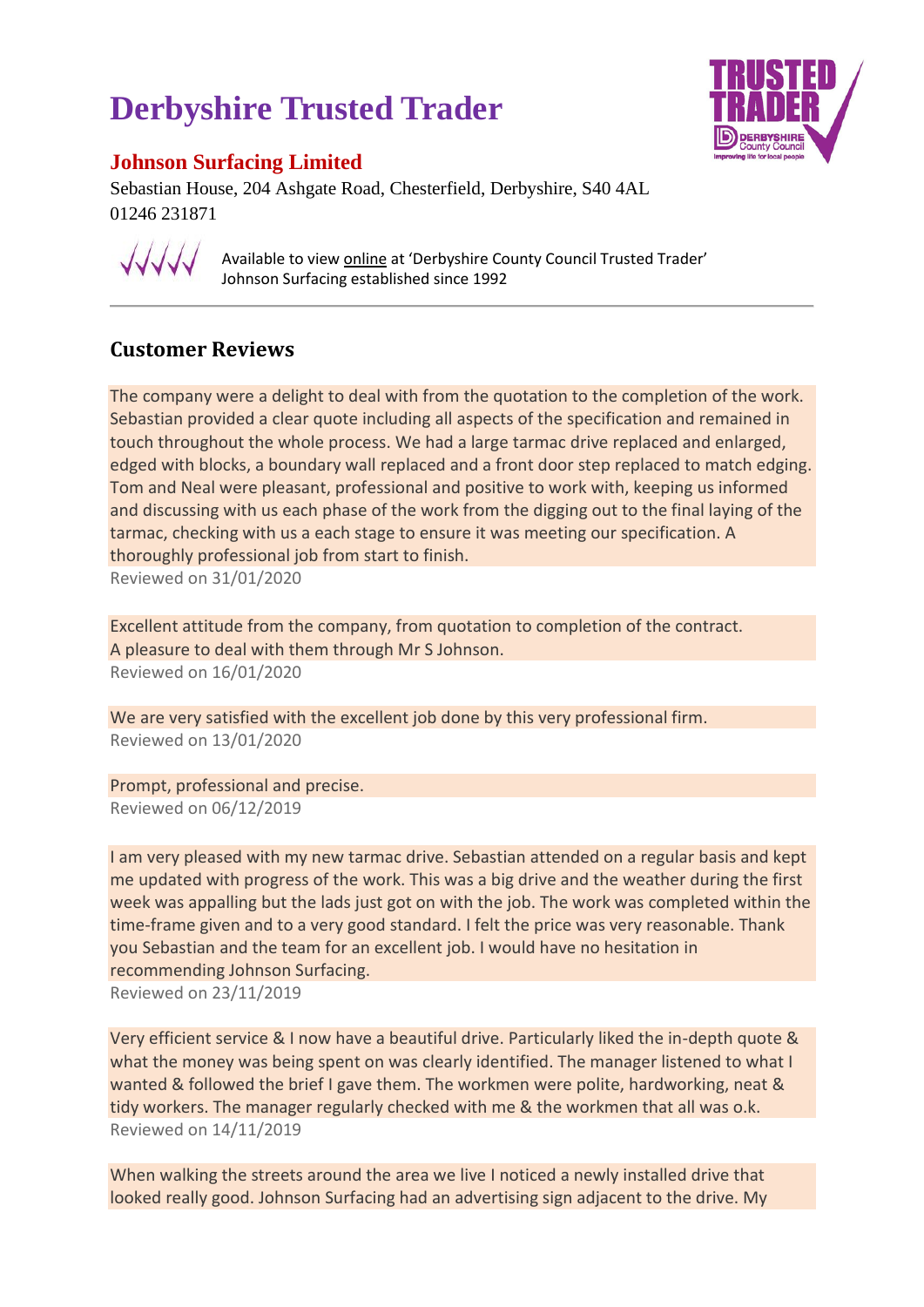contact with Sebastian the owner was excellent from start to finish: he came to my property on time gave me a number of options to consider and a competitive price for each option. Following selecting the option and giving Johnson's the go ahead to do the work they organised and carried out the work in accordance with the quotation. We are very pleased with the quality of the work and the guys who did the work were very helpful and pleasant. Reviewed on 28/10/2019

Great block paving job undertaken by Louis, John and Carl, and overseen by Seb as the work progressed. I have absolutely no reservations about recommending them. Reviewed on 10/10/2019

Colour options and finish details discussed in full. Work involved to do the drive very well explained. No pressure selling, just written emailed quotes for the various options. Removed old concrete drive and replaced with a resin drive. Kept informed of times and work to be done at each stage with regular inspections. Very pleased with quality of the work throughout and final finish. Highly recommended.

Reviewed on 10/10/2019

We wouldn't hesitate to recommend this highly professional firm. Reviewed on 30/09/2019

This company (a family business) is well known for their outstanding work. Their workmen are industrious and have pride in their work. We were delighted with the finished drive. We would not hesitate to recommend them. Reviewed on 04/09/2019

I was contacted soon after making initial enquiries regarding work required for a patio area. I received a very reasonable quote soon after. The workmen arrived on time when they said they would and were polite and considerate. I am very pleased with the work done.

Reviewed on 29/08/2019

Thank you to Sebastian, Paul and Anthony who worked on my new drive and patio. Sebastian came to oversee the work regularly and also to keep me informed on every stage of the construction. Paul and Anthony were very friendly and I felt very happy that they were carrying out the work. They worked extremely hard in the warm weather. They were able to start and complete the work in a 2 week period of time, much quicker than I expected and to a high standard of work. They also liaised with the company who were providing a new gate for the drive. I would highly recommend Johnson Surfacing Limited to friends and family. I am very satisfied with the finished products. What a transformation!! Well worth the money spent. Thank you once again for all your hard work, it is very much appreciated.

Reviewed on 04/08/2019

Sebastian of Johnson Surfacing was fantastic from start to finish. He kept us informed of what was happening at every stage and visited the site every morning. The lads on the site have done an excellent job, and it was always clean and tidy when they left each day. Reviewed on 13/06/2019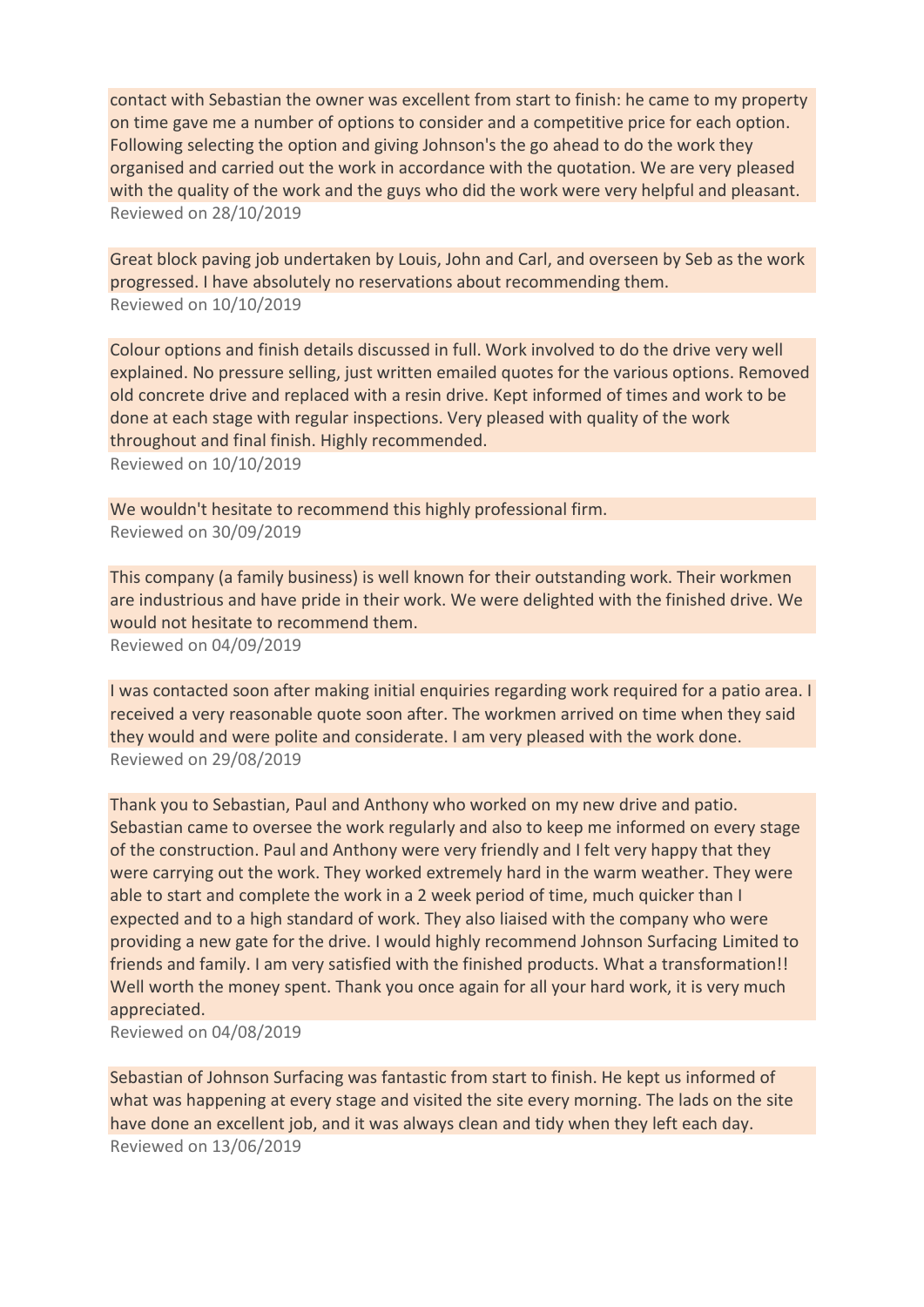Johnsons impressed as having a straightforward, practical approach and their organisation of the work was exceptional. The appearance of the tarmac drive is very good and it was clear that all their workers took pride in the job.

Reviewed on 10/03/2019

The work on our drive was completed to a very high standard. The job was carried out stress and hassle free and fair price. We were kept informed throughout. Sebastian showed total professionalism, communicated well with us, very polite and friendly and so are his workforce. Excellent work men Louis, Karl and Simon, worked together efficiently to complete the project within the time scales specified as this was a big driveway, they got on with the job and did not hear any bad language throughout nearly 3 weeks they were here. At the end of each day they cleared up and cleaned everything thoroughly. The new drive looks beautiful, overall we are very satisfied with the finished outcome and it has exceeded our expectations of what could be achieved. I would highly recommend Johnson Surfacing to others anytime. Thanks very much Seb.

Reviewed on 07/02/2019

A quality service from start to finish, realistic quote, good communication, high level of work and material , cant fault the job at all very pleased. Reviewed on 22/01/2019

We were very impressed by the company from our first enquiry to completion of the work. At all stages of the work Sebastian ensured that we knew what was happening and that we were happy with the way things were progressing. The work was well planned and coordinated, all machinery and materials arrived on site as needed. The site was kept safe and tidy from start to finish. Simon and Carl who completed the work on our drive were fantastic.

Reviewed on 10/11/2018

Very friendly staff and all work was carried out to a very high standard, would not hesitate to recommend.

Reviewed on 26/09/2018

Excellent service from start to finish. SEB very professional and friendly throughout the process, kept us informed of any issues / necessary changes to original plan, and charged a fair price for a first class job. The 2 guys who carried out the work, Paul and Anthony, were clearly very experienced, turned up on time, worked hard to get the job completed on schedule, and tidied up at the end of each day, a credit to the company. New driveway adjacent to next door's lawn so had to involve neighbours in the process and they also complimented the guys on their workmanship and courtesy. Would definitely recommend this company.

Reviewed on 15/06/2018

From the first contact with the Company to the completion of the works, we have been pleased by the professionalism and friendliness of all involved. The onsite staff were very helpful and Sebastian's input and enthusiasm all contributed to the success of the project. We are delighted with our new drive, and thank you to all concerned. Reviewed on 27/03/2018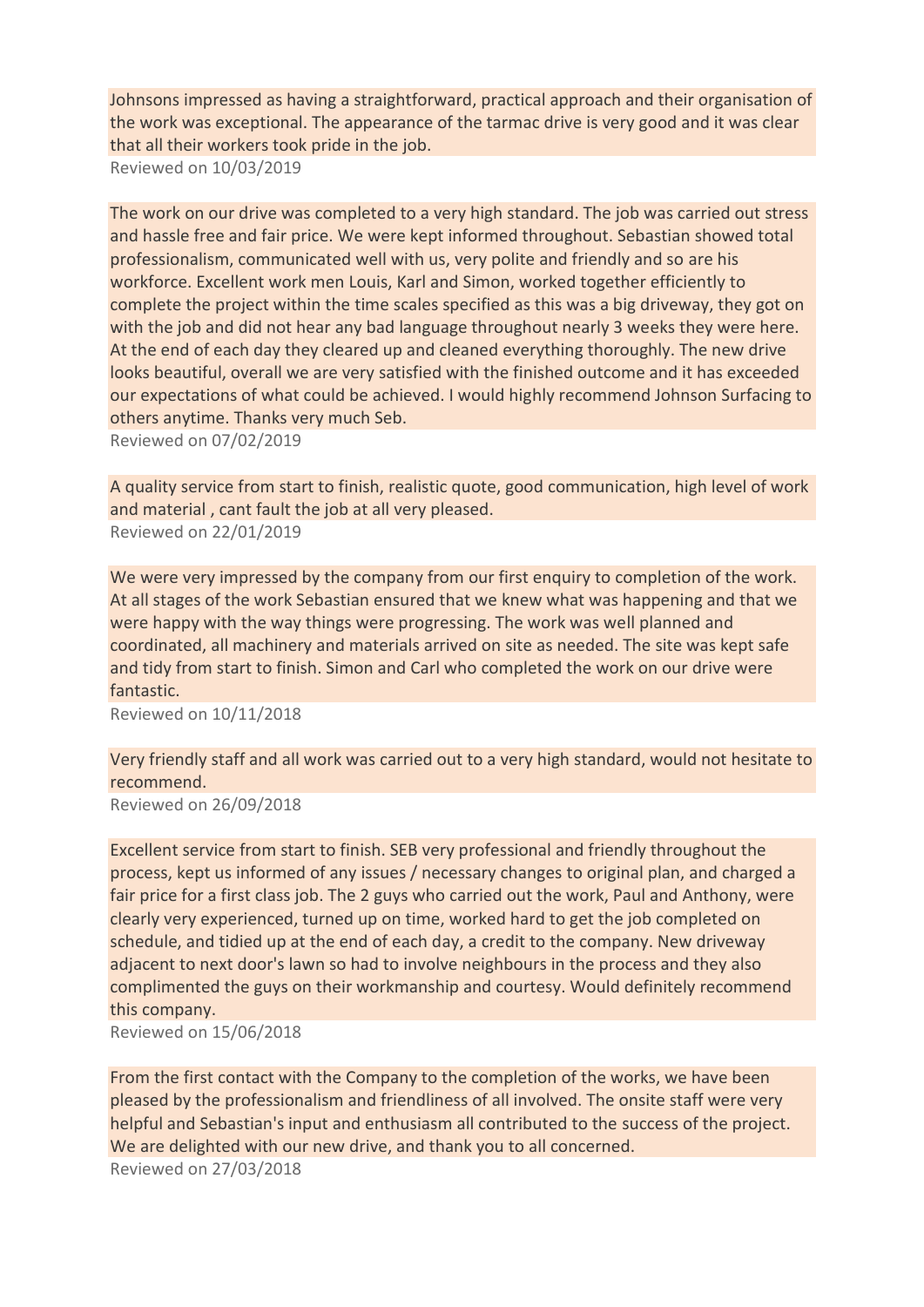The work was started and finished on the dates agreed. The workmen were very professional and courteous and left the work clean and tidy. Mr Johnson was on site early each morning to examine the work and to ask if I had any problems. Very satisfied. Reviewed on 04/02/2018

Very good service from the initial visit and quotation through to the actual work - Johnson Surfacing constructed an asphalt parking area in front of my house. The work men were very polite and efficient and got on with the job. They always cleaned up after themselves and took away all the soil and turf they had removed to lay the asphalt. Overall very satisfied with the company and would recommend them highly. Reviewed on 26/01/2018

I knew Johnsons from my past working life and used them on a number of occasions, but I was still impressed with their punctuality and customer service. They kept me well informed about the progress of the work and their standard of workmanship was very good. This is a business where if preparation is not carried out correctly the finish can look good but for only a short period of time before deterioration sets in. Johnsons is a professional company who will ensure that the necessary preparation is carried out to ensure the maximum life of the surface. I can therefore recommend them to anyone who requires their services. Reviewed on 03/01/2018

I would like to thank Johnson Surfacing for a fantastic job. From the very first phone call into their office to the completion of my work they were friendly and professional, the advised me of the necessary paperwork to complete my work and kept me up to date with the progress of the job every step of the way. They are a brilliant company and their quality of work is second to none. They even worked around my husband being a night shift worker! Once again thank you so much - I will recommend you to everyone I can. Reviewed on 15/12/2017

Pleasant and professional people to deal with and a top quality job. Reviewed on 20/11/2017

I found the firm very organised and efficient, all the staff I found to be very obliging and hard working. I would recommend them to anyone in fact I have already done so. Reviewed on 20/11/2017

Excellent service, good quality materials and workmanship, polite and friendly workmen. Just great!

Reviewed on 12/10/2017

On behalf of all of us at Clarendon Court I just want to express our thanks and appreciation for the excellent work recently undertaken on the driveway and pathways at the complex. Sebastian has done us proud. I'm sure he already knows he has an excellent team of workers - we can vouch for their hard graft and professionalism. The guys were also sensitive to the needs of some of our more vulnerable residents - helping out whenever they could. It was a pleasure to have them around. We will be more than happy to recommend Sebastian's firm to anyone

Letter received on 26/09/2017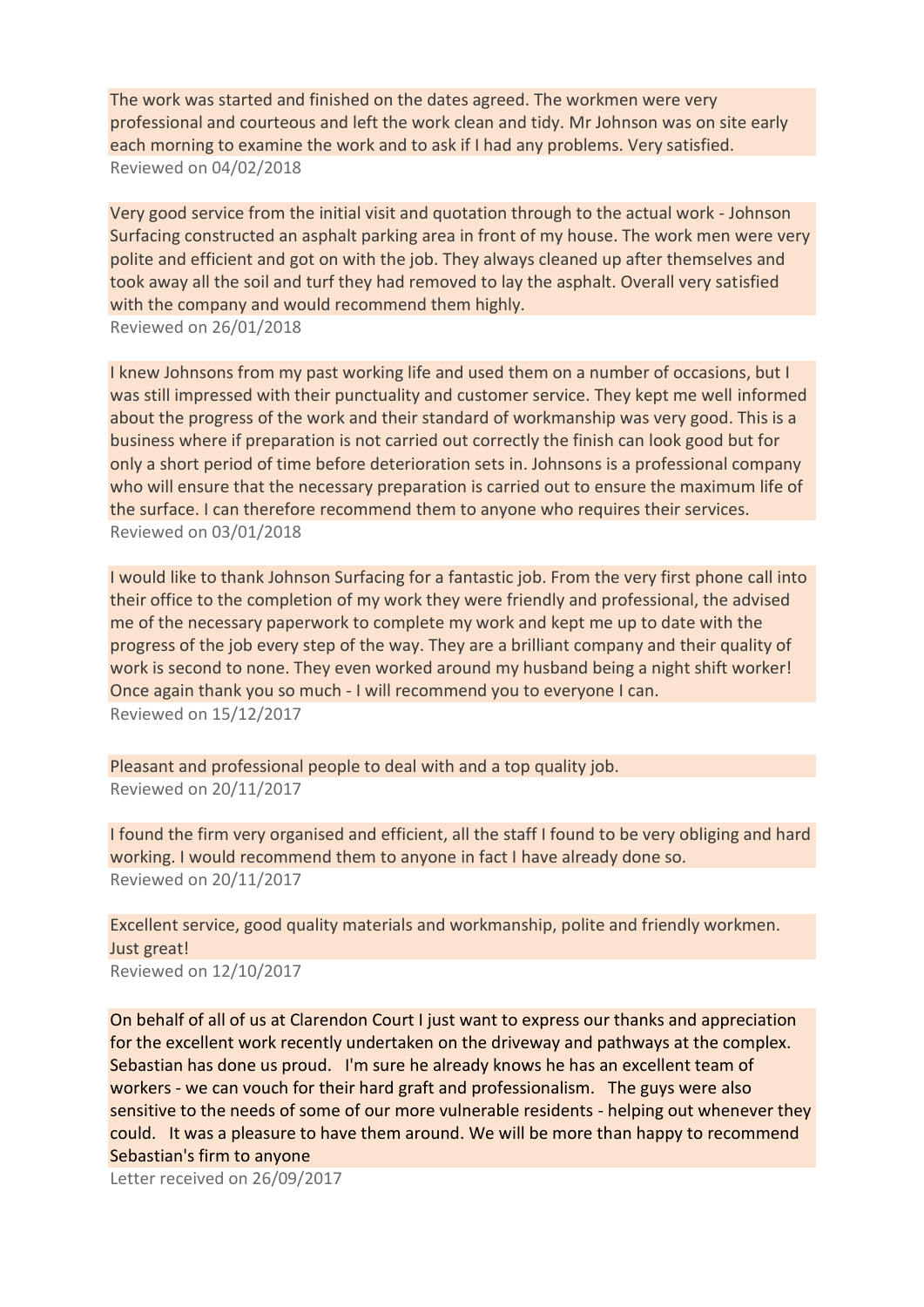Have used Johnson Surfacing Ltd previously for large domestic block paving and tarmac driveway project. This time they carried out some fantastic repairs to potholes on a driveway at another property just 4 days after asking them to go ahead. Great workmanship on both occasions. Will be using again when time comes for complete resurfacing here though that now looks some time away due to the quality of these repairs. Reviewed on 10/08/2017

An excellent result following the work done on my driveway and path from Johnson Surfacing Ltd. Hardworking, polite and considerate at all times. Reviewed on 27/07/2017

Philip's team completed our driveway to an exceptionally high standard. Philip himself attended site to set the team to work, discussed the job with us, corrected a slight misunderstanding entirely at his own cost even given the error was ours not his. The team were friendly, helpful and their conduct was such that several neighbours were interested in getting quotations for their own driveways. Very highly recommended team. Reviewed on 21/07/2017

Excellent Job - Carried out super service. Reviewed on 18/07/2017

Very happy with the response, service and price. Did the job efficiently. Very helpful. Would highly recommend and will definitely be using him again in the very near future. Reviewed on 18/07/2017

Highly satisfied with the service and finish we received. Reviewed on 29/06/2017

Very pleased with the work. Reviewed on 27/05/2017

Excellent and professional work carried out from initial quotation to completion. Would have no hesitation in recommending this company to friends and family. A big improvement to my property. My thanks to all concerned.

Reviewed on 12/05/2017

Competitive quote, professional service. High standard of work completed. Will use again and recommend without hesitation. Reviewed on 05/04/2017

The follow up to our enquiry was excellent and our queries answered. The work was first class and everything was left clean and tidy. A very good choice. Reviewed on 02/03/2017

Men very obliging and good before any work, asking if we are happy with work so far. Reviewed on 09/02/2017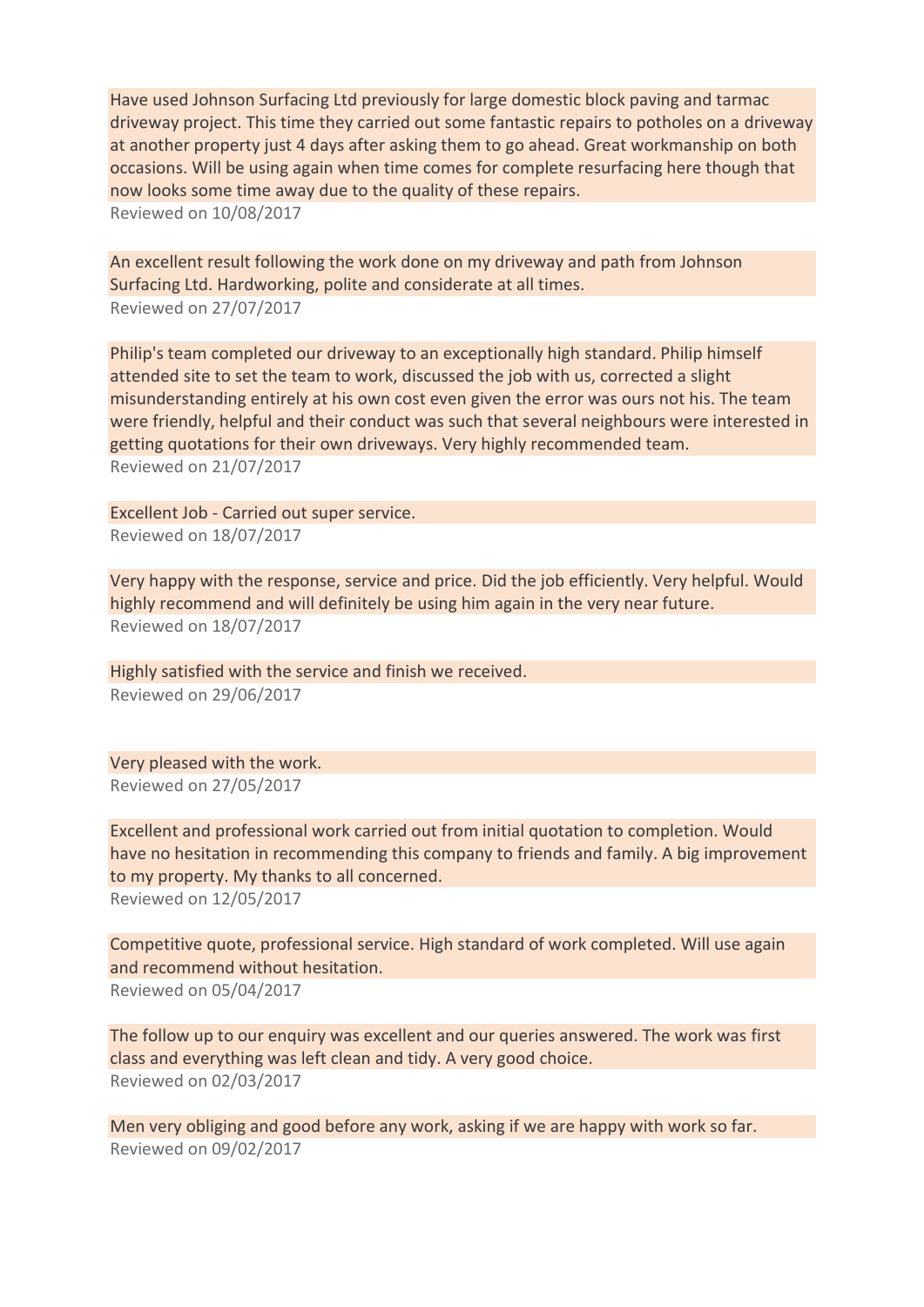From the initial quotation, Sebastian was very positive and gave us confidence in the work proposed. All the people involved were very hard working and professional. The work was completed on time and we are delighted with the finished result. Reviewed on 06/12/2016

Prompt and clear quotation for work requested. Good communication with client. Reliable workforce. Good quality materials. Good working practices. Reviewed on 25/11/2016

A very good job done by a hard working gang of very pleasant people. Reviewed on 18/11/2016

Very reliable, kept in touch throughout, quote was the price we paid. Reviewed on 15/11/2016

The work was carried out to a very high standard and the team were excellent. Within a day of the work being completed, someone unknown pulled up in a car to admire it and asked for the contractor's details as they also wanted a quote from them. Reviewed on 02/11/2016

Excellent work at a fair price. Provided invaluable help with the Council application process. Kept fully informed at all stages. Highly recommended. Reviewed on 29/06/2016

I thought this type of firm didn't exist any more. They made an excellent job, on time with competent workmen & didn't treat me like an idiot because I am a woman. Highly recommended. Reviewed on 26/05/2016

Fantastic service. Highly recommended. Brilliant people, a true team effort. Use this company with confidence. Could not have been better. Reviewed on 19/04/2016

This is the third time I have used the services of Johnson Surfacing Ltd. Once again the work was carried out extremely efficiently. Result, more than satisfied with the end product. Reviewed on 02/03/2016

Excellent service from start to finish. Friendly & polite. Very considerate towards both ourselves and our neighbours. Reviewed on 27/01/2016

Johnson's have done a very good job. The workmen were friendly, polite and reliable. The finished driveway looks brilliant and as it was so well prepared should last! Reviewed on 05/12/2015

The team turned up on the date given prior to work being carried out. They were all friendly and kept us informed of what was happening. Unfortunately the weather was hit and miss causing some delay to the work being completed but overall a good job well done.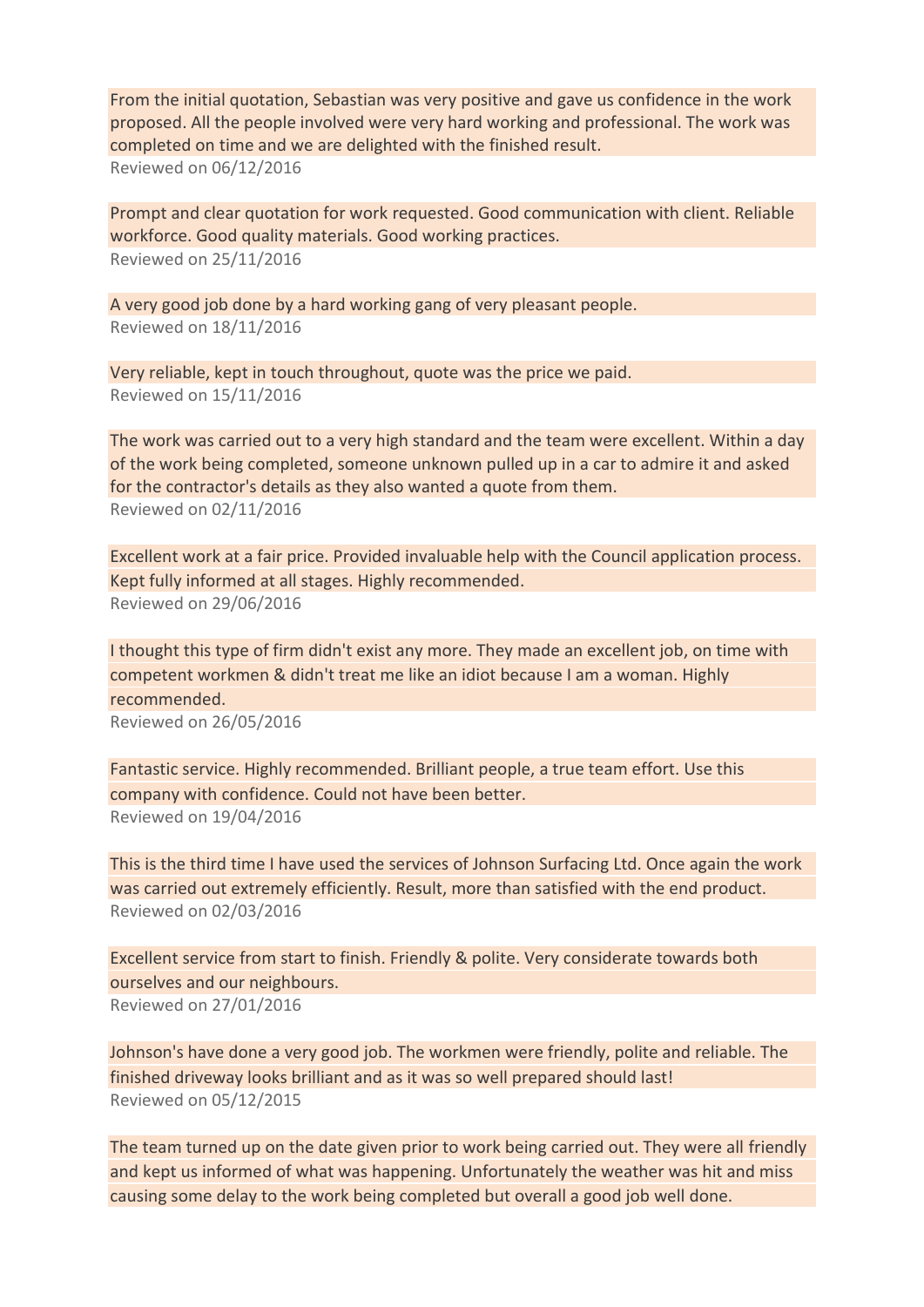Reviewed on 25/11/2015

Johnsons are an excellent firm to deal with. Very efficient, obliging and carried out an excellent job. We would highly recommend them. Reviewed on 23/09/2015

Would recommend this firm. Also the workmen and office staff are very friendly and helpful. Reviewed on 14/08/2015

Work very good. Place was kept tidy. Workmen very polite & hard working, on time and cleaned up when done for day. Reviewed on 17/07/2015

Fantastic job completed. Very good price, the work was done very efficiently, the job was completed to a very high standard. Very impressed by service & workmanship. A credit to the trade!

Reviewed on 18/06/2015

From start to completion of work carried out all went according to plan. Workers assigned to complete work were very professional, knowledgeable and polite. They talked through the job so we were always in the loop. On snagging the issues were resolved to a very high standard. A very satisfied customer would highly recommend. Reviewed on 15/06/2015

Everyone working on our project were friendly and explained everything they did. The doorstep they built is great and the steel fencing they erected finished off the project perfectly. Definitely recommended. Reviewed on 15/06/2015

Sebastian's team did an excellent job of my driveway. My schedule was tight, but Sebastian managed to promise a date and stick to it. Everything that was promised, happened, and the finished job was excellent. Many thanks Reviewed on 10/04/2015

Very prompt and reliable company. Very well organised would highly recommend this company.

Reviewed on 04/03/2015

Very well organized and professional company. I highly recommend this company. Reviewed on 20/02/2015

An excellent job from planning to completion. They came on time and the job was completed quickly and to a very high standard. The workmen were friendly and tidied up and left the site safe each night. Would highly recommend. Reviewed on 09/02/2015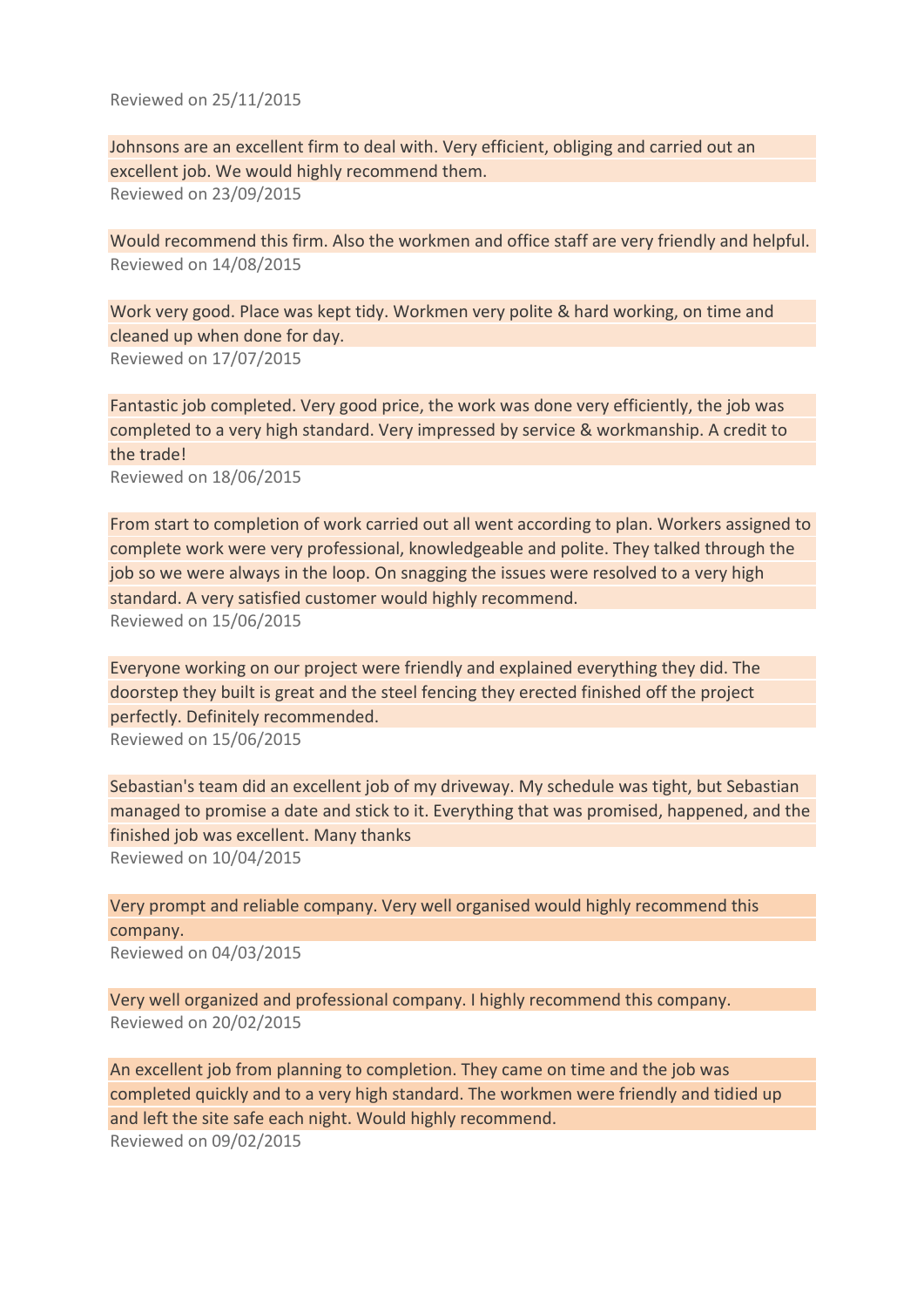A good job completed on time, left site neat and tidy, polite and friendly workmen, was kept informed of what was happening, nothing too much trouble for them, would definitely recommend this company.

Reviewed on 29/01/2015

We contacted Johnson Surfacing Limited after another firm had made a complete mess of laying a new tarmac drive. The staff in the office, Sebastian Johnson (Director) and all the men who worked on the job taking up the other drive and laying a new one were very helpful, courteous, professional and friendly. They went out of their way to make the process as easy and painless as possible for us. The end result was a correctly laid drive which we are very happy with. We would highly recommend this company without hesitation.

Reviewed on 23/12/2014

Management and team were all very friendly, polite and efficient. Reviewed on 11/11/2014

I would be happy to recommend this firm. They are quick and efficient, the results are excellent and the workers doing the job were especially nice. Nothing was too much trouble. Reviewed on 10/11/2014

A very professional approach. Good friendly team of workmen. A good job done. Reviewed on 08/09/2014

Johnson Surfacing, mainly in the person of P Johnson, has provided an extremely high quality of service, both in the many months of negotiations with residents about funding and planning the project and in the completion of the work itself. Mr Johnson has always been patient, considerate and made every effort to meet the requirements of all residents. At the same time, employing his own knowledge and experience to ensure that the work was of the highest quality. Having been the co-ordinator for the residents and therefore meeting and talking to him on many occasions, I cannot speak too highly of his personal and professional qualities. I recommend this company without reservation of any kind. Reviewed on 26/08/2014

Johnson Surfacing were a breath of fresh air compared to previous builders/contractors used on a major building project. I would recommend them to anyone who would listen Reviewed on 22/07/2014

The work was carried out in a timely and professional manner. The staff were friendly and accommodating. The finished job was to a high standard Reviewed on 21/07/2014

Hardworking team. Discussed every aspect for preferences. Job took a little longer than expected, but overall very pleased with the driveway. Reviewed on 17/07/2014

Excellent job. Efficient and professional work team Reviewed on 12/06/2014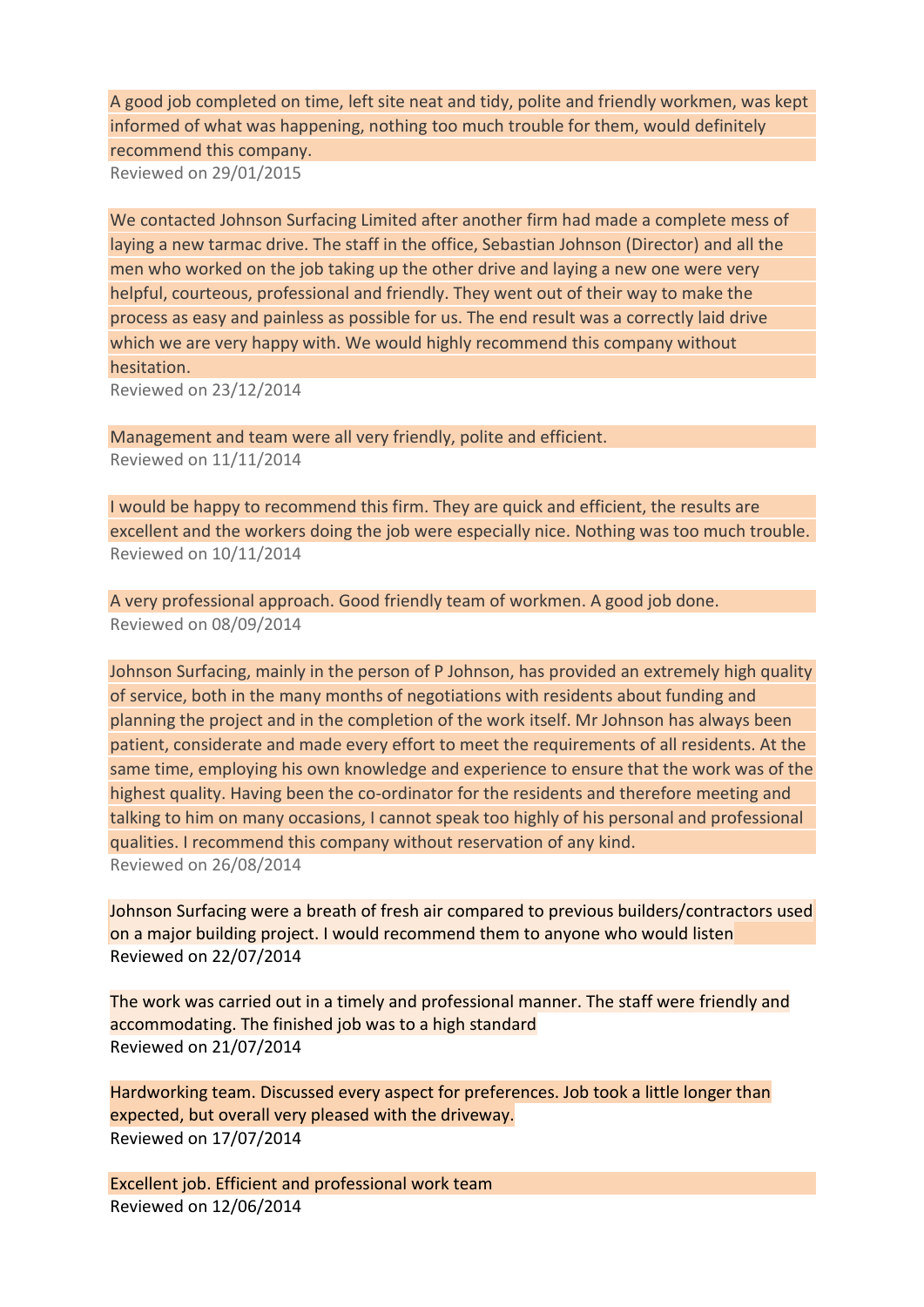Outstanding workmanship with tarmac surfacing for new parking area (with surrounding brickwork) and on existing driveway. Reviewed on 09/06/2014

Very professional firm. Good workforce. Job well done on time with minimum fuss. Reviewed on 20/05/2014

Satisfaction throughout, from quote, consultation of work needed to completion. Very informative from office staff to workmen. All questions asked, answered and explained fully throughout. Workmen thorough and polite at all times. Reviewed on 30/04/2014

Absolutely excellent work done – very good team of workmen and well managed. Reviewed on 11/04/2014

The finished result was far above our expectations. A very professional team. Reviewed on 06/11/2013

Fair price for a good job. We were kept informed at every stage. The ideas and experience of the workmen resulted in a fantastic drive. Reviewed on 28/10/2013

Johnson's team made a good job and were pleasant and helpful. There was a problem with the final finishing material from their tarmac supplier, but this was replaced and at the supplier's expense to completely resolve the problem. Reviewed on 02/10/2013

Delighted by the quality of the work and the efficient way in which it was carried out. Reviewed on 30/08/2013

Great job done on time, quality was second to none and all the workers worked well and very pleasant and a fair price. Reviewed on 19/08/2013

All Mr Johnson's team who worked for us were careful, considerate and a pleasure to have. Reviewed on 09/08/2013

Excellent attention to detail carried out by a polite and professional workforce using a quality specification at an agreed price and programme. Reviewed on 16/07/2013

A very efficient, initial response, followed up by a great job. Reviewed on 20/06/2013

Good workforce and a combination of youth and experience. Reviewed on 12/06/2013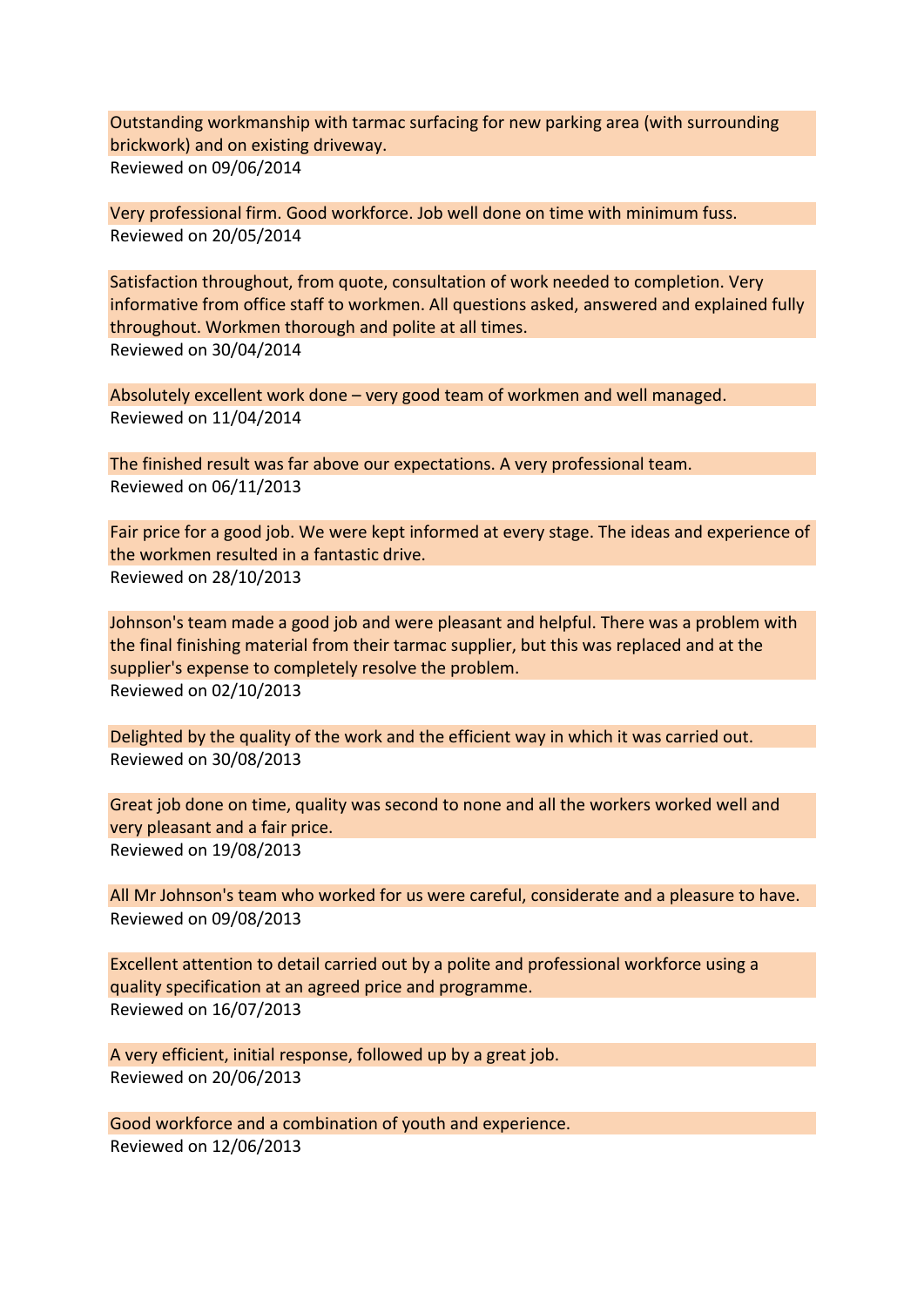This firm are brilliant. The workers are tidy, clean and pay great attention to detail. This is the second time I've used them, they previously created a wonderful driveway. Reviewed on 02/05/2013

Flexible and accommodating on start date. All workers polite, professional organisation. Job well done. Reviewed on 15/04/2013

Reliable, well done job for a fair price. Reviewed on 04/04/2013

An excellent job, promptly done by a very professional team … and splendidly cleaned up afterwards. Reviewed on 20/03/2013

A very professional and well organised firm. He kept us informed and had attention to detail. Reviewed on 01/02/2013

The work was carried out by a team of experienced workmen using up to date equipment and provided guidance on how best the drive should be laid to distribute any surface water. Reviewed on 07/01/2013

Very pleased with the result. Work carried out efficiently and courteously. Reviewed on 26/11/2012

Prompt visits, started on time and work completed to schedule. Reviewed on 16/11/2012

Gave positive dates when work would be carried out and one or two minor adjustments were notified well in advance Reviewed on 10/09/2012

Couldn't have been better! Reviewed on 16/08/2012

Excellent work and finish all completed most efficiently Reviewed on 19/07/2012

The contractor was left to do the work whilst we went away on holiday. We trusted them with our key and the work was all done to an excellent standard. Reviewed on 18/07/2012

Excellent standard of work Reviewed on 09/07/2012

Very professional company Reviewed on 04/07/2012